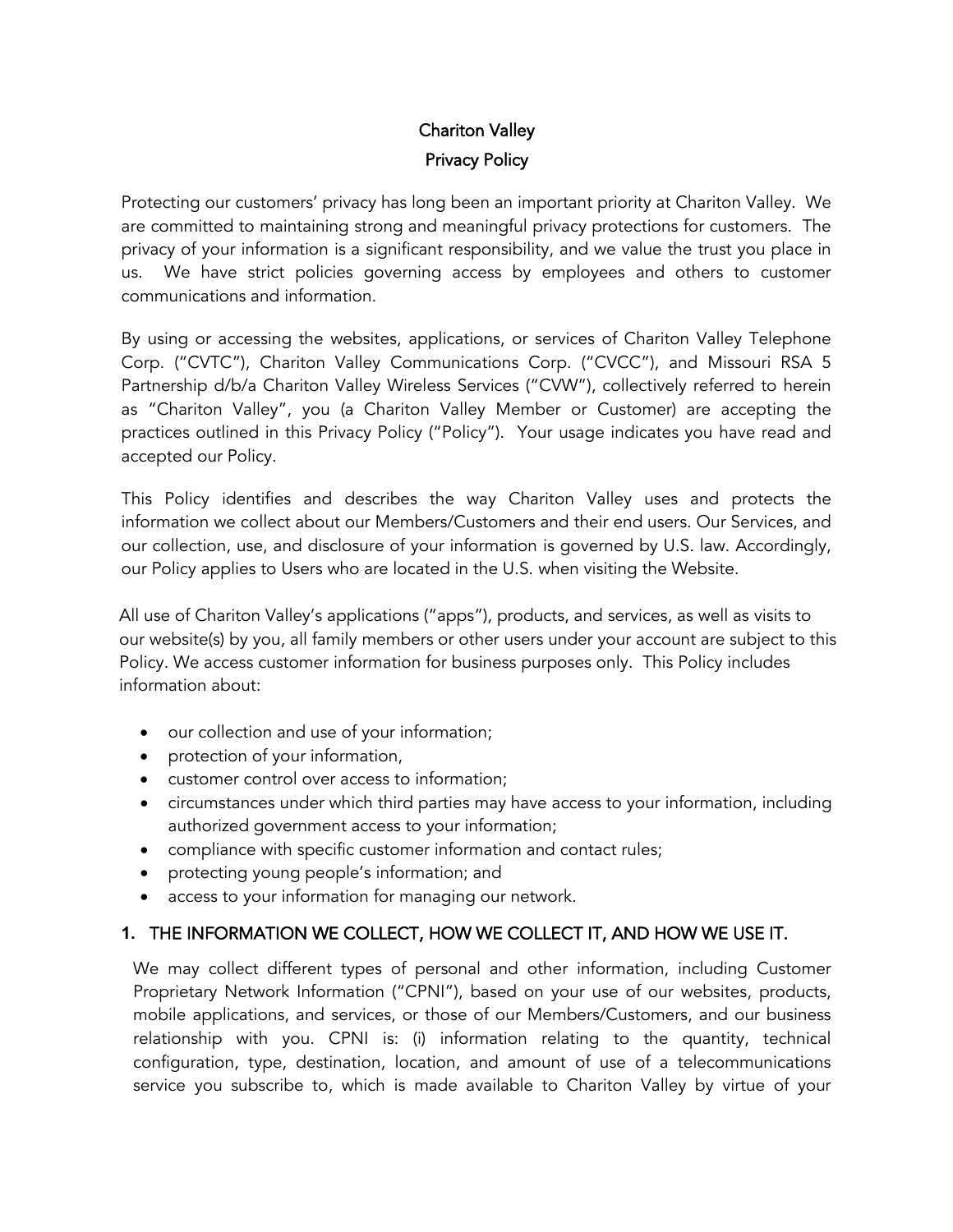customer relationship with Company; and (ii) information contained in the bills pertaining to telephone exchange service or telephone toll service you receive from Chariton Valley.

Some examples of the information we may collect include:

- *Contact Information* that allows us to communicate with you, including your name, address, telephone number, user's inventory of installed apps, user's screen recording and email address.
- *Billing information* related to your financial relationship with us, or with our Members/Customers, including your payment data, credit history, credit card number, Social Security numbers, security codes and service history.
- *Equipment, performance, Chariton Valley website usage, viewing and other technical information* about your use of our network, apps, products, services, or Website(s), including but not limited to voice minutes used, calling records, bandwidth used, resources used when uploading, downloading or streaming data to and from the Internet, device IDs, device status, serial numbers, settings, configuration, software, transmission rates and delays, data associated with remote monitoring services, security characteristics, identifying IP addresses, URLs, information about the web pages you visit, the time you spend, links to advertisements you see and follow, search terms you enter, how often you open an app, how long you spend using an app, and other similar information. Chariton Valley collects and processes information provided directly by you when you install the apps and register for an account to use the apps.
- *Anonymous & Aggregate Information:* We collect some information on an anonymous basis. We also may redact your personal information to create anonymous data. We obtain aggregate data by combining anonymous data that meet certain criteria into groups. When we employ third parties to create anonymous or aggregate data on our behalf, the requirements for sharing personal information with third parties who provide services apply. We may share aggregate or anonymous information in various formats with trusted third-party entities and may work with those entities to do research and provide products and services.

#### **2.** WE COLLECT INFORMATION IN THESE PRIMARY WAYS:

- You give it to us when you purchase or interact with us about a product or service we offer or provide to you or to our Members/Customers, with whom you have a business relationship.
- We collect it automatically when you visit our website(s) or use our products and services, including our mobile application(s).
- Data insights Chariton Valley attains based on correlation and analytics of your information collected in providing the app, which may be used in aggregated and disaggregated formats or to obtain trend analytics, to provide the app; and
- Use of the above-described collected information in aggregated and dis-aggregated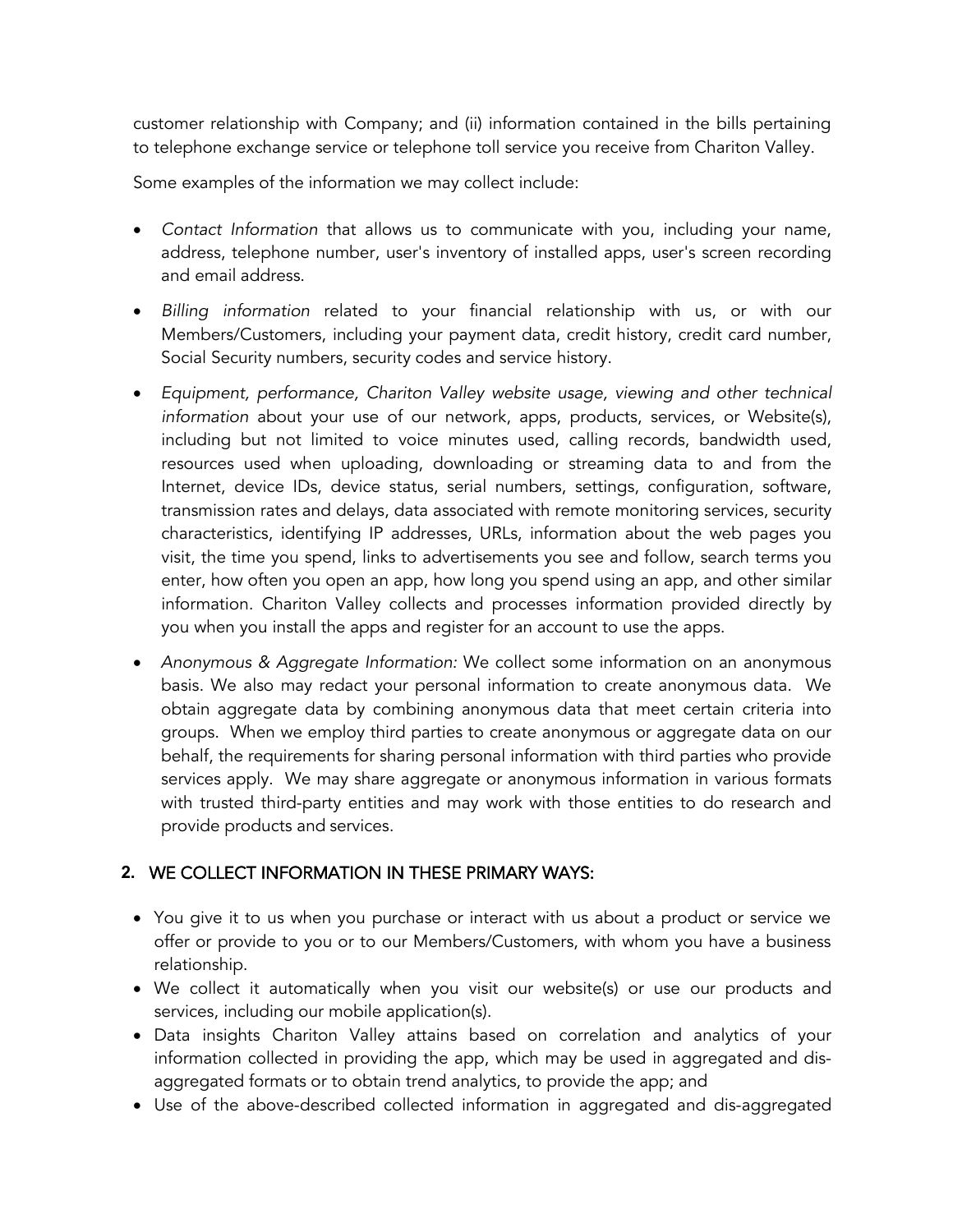formats to enhance our current app or to provide app features.

• We may obtain it from other sources, such as credit agencies, and other public resources.

# **3.** WE MAY USE THE INFORMATION WE COLLECT IN A VARIETY OF WAYS, INCLUDING TO:

- Provide you with the best customer experience possible.
- Provide the services or apps as described in the agreement and to respond to your questions.
- Communicate with you regarding service updates, offers and promotions.
- Deliver customized content and advertising that may be of interest to you with your permission.
- Address network integrity and security issues.
- Investigate, prevent, or take action regarding illegal activities, violations of our Terms of Service or Acceptable Use Policies, or those of our Members/Customers.
- Implement, improve, and/or enhance the apps, including for making future releases available to you.
- Carry out Chariton Valley obligations as described or authorized in the Service Agreement, Acceptable Use Policy, DMCA Policy, this Privacy Policy, and other service conditions and restrictions.
- Enforce Chariton Valley rights arising from the Service Agreement between you and Chariton Valley;
- Protect the safety of any person; and
- Fulfill any other purpose authorized by you and reasonably required for the apps.

## 4. SAFEGUARDING YOUR INFORMATION: OUR POLICY ON DATA PROTECTION AND SECURITY AND PREVENTING UNAUTHORIZED ACCESS TO CPNI

Chariton Valley is committed to ensuring that only properly authorized individuals are able to access your information and your CPNI for legitimate purposes. This includes ensuring that any request by a customer to access CPNI is valid and properly authenticated in accordance with applicable law and industry best practices.

Generally: We do not sell your Personal Information to anyone for any purpose. Period. We maintain information about you in our business records while you are a customer, or until it is no longer needed for business, tax, or legal purposes. We have implemented encryption or other appropriate security controls to protect personal information when stored or transmitted by Chariton Valley or our Members/Customers. We require third parties acting on our behalf to protect any personal information they may receive in a manner consistent with this Policy. We do not allow them to use such information for any other purpose.

Regarding CPNI: If a customer calls us to access call detail records, which include the number called, the number from which a call was placed, and the time, location, or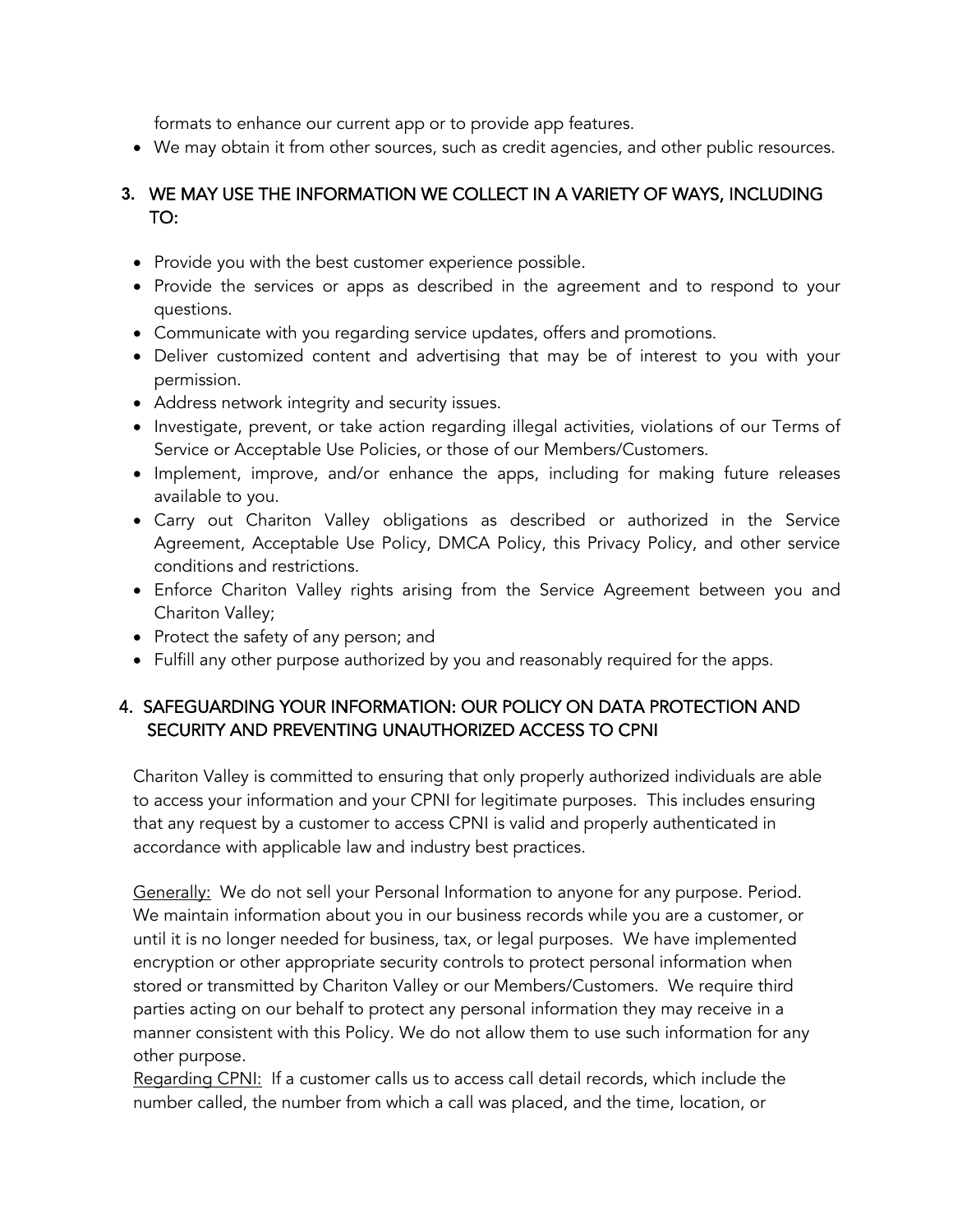duration of any call, we will not release those records unless (i) during the customer's call, the customer provides a pre-established password; (ii) the information is mailed to the customer's address of record; or (iii) after the customer's call, we call the customer's telephone number of record to provide the requested information. If a customer attempts to access CPNI through our website, we will only provide such access if the customer has first established a password and back-up authentication mechanism for the relevant account in a manner that does not rely on readily-available biographical or account information. If a customer attempts to access CPNI by visiting a retail location in person, we will only provide such access if the customer presents valid photo identification matching the name of record on the account. We also will notify you at your address of record if anyone changes the access authorization or authentication information associated with your account.

Notice of unauthorized access to CPNI: We are vigilant in our efforts to protect your CPNI, but if we discover that your CPNI has been accessed without proper authority, we will take swift action to fully document and address such unauthorized access and provide appropriate notice. We will (i) notify law enforcement, including the United States Secret Service and the Federal Bureau of Investigation, within seven business days; and (ii) notify you and any other affected customers within seven business days thereafter, unless earlier notification is necessary to avoid immediate and irreparable harm, or we are instructed by law enforcement personnel to refrain from providing such notice.

# 5. INFORMATION SHARING

Under federal law, you have the right to, and we have the duty to protect, the confidentiality of your CPNI. We may use CPNI without your consent, in a manner consistent with applicable law, to:

- initiate, render, bill, and collect for our services;
- market services among the categories of service to which you already subscribe;
- provide inside wiring installation, maintenance, and repair services;
- provide maintenance and technical support for our services;
- protect our rights and property, and protect users of our services and other carriers from fraudulent, abusive, or unlawful use of, or subscription to, these services; and
- provide any inbound telemarketing, referral, or administrative services for the duration of a customer-initiated call.

Government Requests for Information: Chariton Valley may release customer information in response to requests from governmental agencies, including law enforcement and national security agencies, in accordance with federal statutory requirements or pursuant to court order. Before releasing any customer information, Chariton Valley will ensure that the underlying governmental request satisfies all procedural and substantive legal requirements and is otherwise proper. Except as required by law or with the approval of the customer,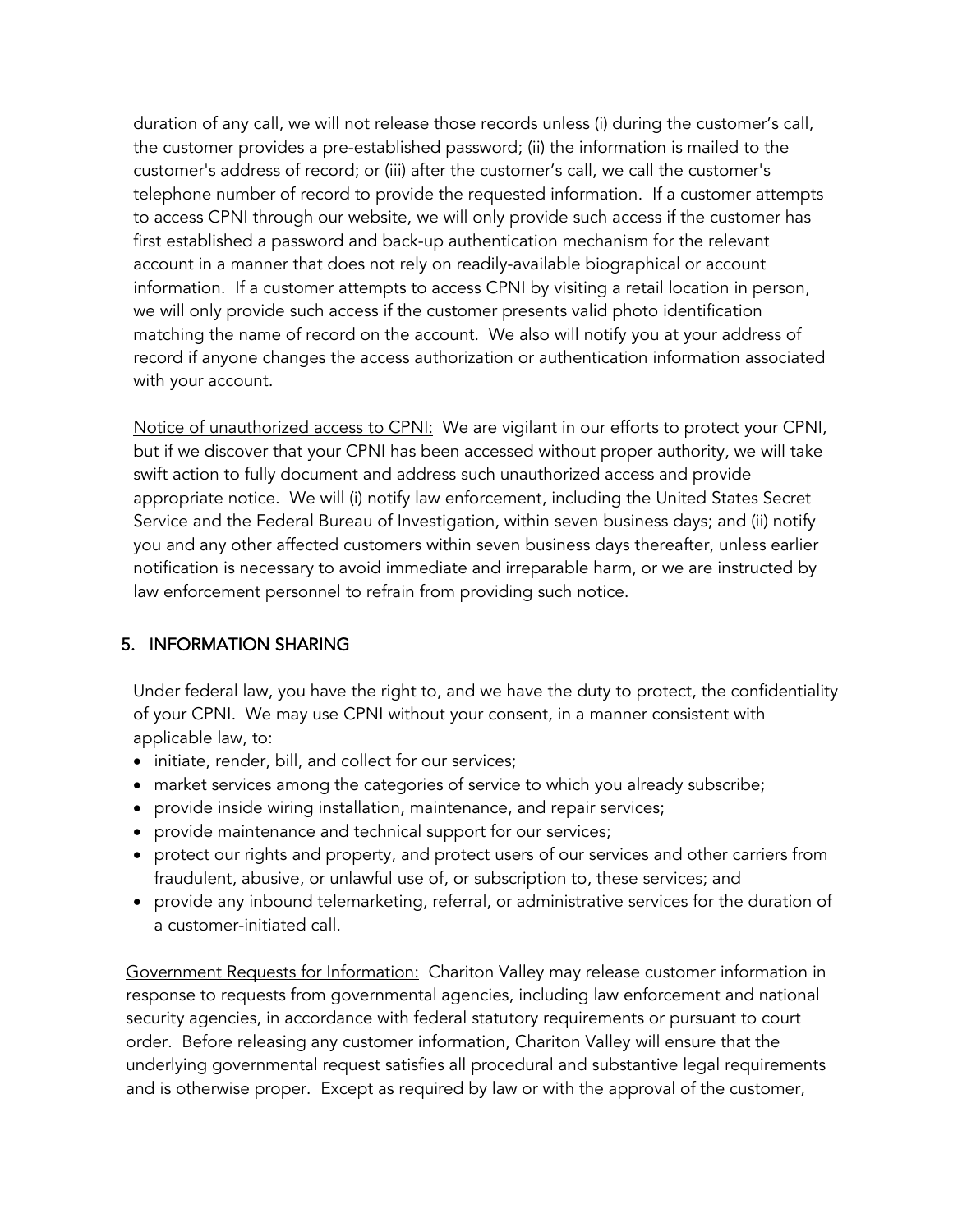Chariton Valley will not release any customer information in response to subpoenas or similar requests issued by private parties. Chariton Valley will be diligent in authenticating the validity of any governmental request to ensure that the request originates from an authorized government agency.

Opt-Out and Opt-In Use of CPNI: After providing you with the required notice and opportunity to "opt out," we may use your CPNI, in a manner consistent with applicable law, to market additional communications-related services to you and conduct surveys in order to improve our service offerings. Chariton Valley will not use your CPNI for purposes other than those described in this Policy unless we first obtain your express "opt in" consent.

- Chariton Valley respects your privacy and observes the privacy rules established by the Federal Communications Commission, the Missouri Public Service Commission, and other telecom oversight agencies. Chariton Valley never will sell your account information or provide details of your telephone services to other parties, unless required by law enforcement to do so.
- From time to time, we would like to notify you of additional products and services available from us outside the existing business relationship we have with you. For example, if you have our local voice service, you may be interested to learn about specials on our long distance, Internet, or video services. You have the right, however, to be excluded from these marketing campaigns. This exclusion is known as "opting out".
- If it is acceptable to receive information about additional products and services, you do not need to take any action. If you prefer to be excluded from these marketing efforts, please call our voice notification system at 660.695.8088 (toll free 1.877.695.8088) and respond to the voice prompts. This line is available 24 hours a day 7 days a week.
- To further protect your privacy, when you request certain information, we may ask you to authenticate your identity by providing a valid photo ID that matches the name on your account or asking you for a password and/or the answers to two qualifying questions which you have established.

As a general rule, Company does not use third-party marketers and will not disclose your CPNI to third party contractors without your explicit "opt in" consent.

Disclosure Required By Law or Safety or For Services: We will release customer information without involving you if disclosure is required by law or necessary to protect the safety of customers, employees or property. For example:

- when you dial 911, information about your location may be transmitted automatically to a public safety agency;
- we are also required by law to give competitive providers of telecommunications services access to customer databases for purposes of serving their customers; to give your long distance call information to your long distance company for billing purposes; to exchange credit information with other carriers; and to provide listings (other than certain nonpublished and non-listed information) to directory publishers;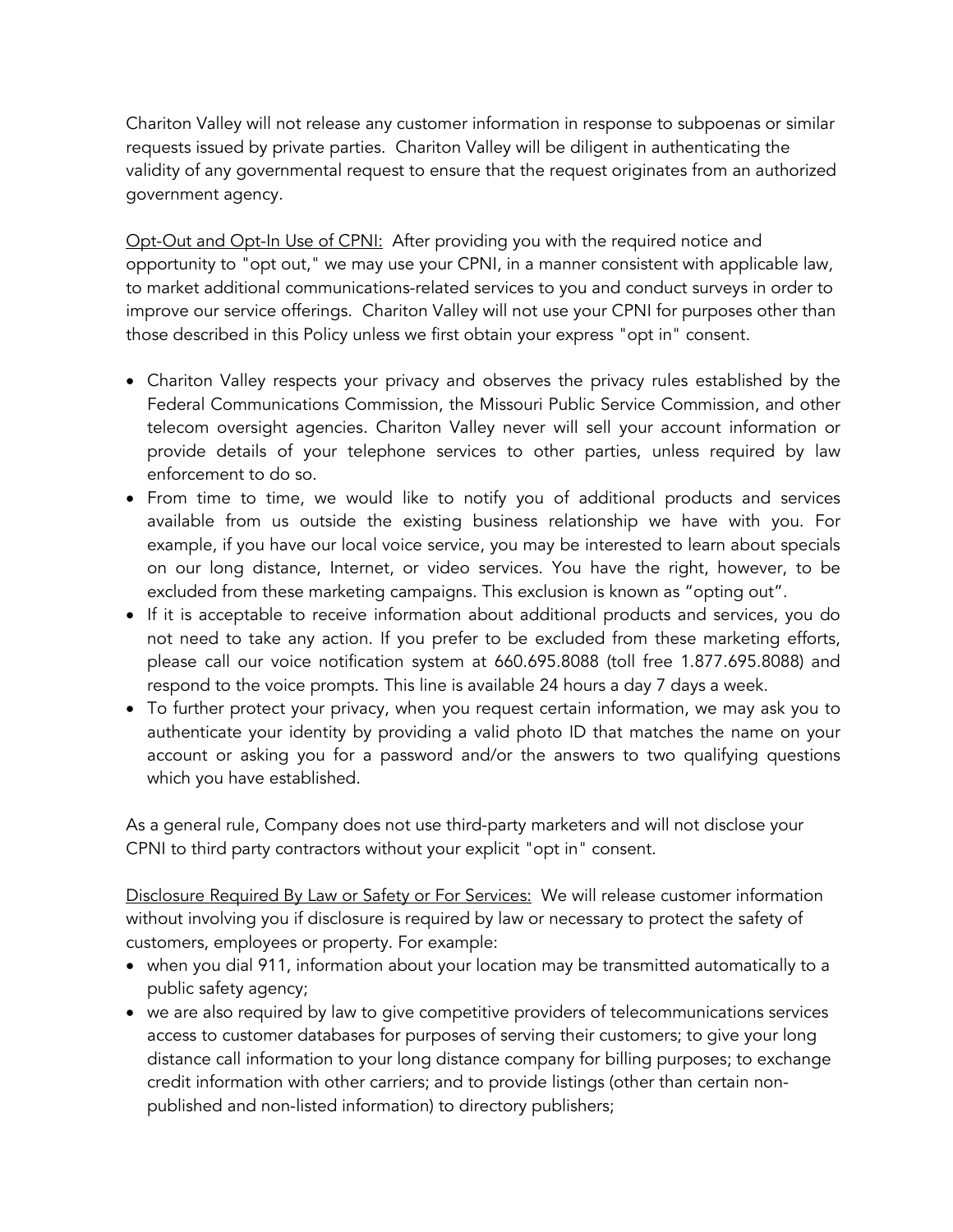- we will disclose information as necessary to comply with law enforcement statutes and to comply with valid, properly issued, and legally enforceable subpoenas, warrants and court orders;
- we may, where permitted by law, share CPNI with third parties where necessary to provide the services to which you subscribe, to protect our rights or property, and to protect users of our services and other carriers from fraudulent, abusive or unlawful use of services;
	- o to the extent we share CPNI with third parties, we require them to protect any personal information they may receive in a manner consistent with this Policy;
	- we do not provide personal information to third parties for the marketing of their own products and services without your consent; and
- we may, where permitted by law, provide CPNI to third parties such as credit bureaus and collection agencies (for collection of payment for Company-billed products and services).

# 6. LINKS TO OTHER WEBSITES

Our websites, products, and services may contain links to other websites. When you click on such links the privacy policies of the websites to which you are linked and/or their service provider (as applicable) will govern the use of your information collected on such sites. Chariton Valley does not have access to or control over any technologies or practices that may be used by third parties.

This Policy applies solely to information collected by Chariton Valley via its website, products, and services. We are not responsible for the privacy practices of other web sites. We encourage you to read the privacy statements of each website visited after leaving our website through such a link to learn how such third parties may treat your information.

# 7. CHILDREN

Our websites, products, and services are not intended for children under the age of 13 years. Chariton Valley does not knowingly collect or solicit personal information from anyone under the age of 13 or knowingly allow such persons to register for use of any of our products or services. In the event Chariton Valley learns that we have collected personal information from a child under age 13 without verification of parental consent, we will delete such information as quickly as possible.

## 8. CUSTOMER PRIVACY CONTROLS AND CHOICES

You can review and correct your personal information collected by us. You can limit certain types of solicitation communications from Chariton Valley, including marketing contacts made via telephone, email, and text messaging.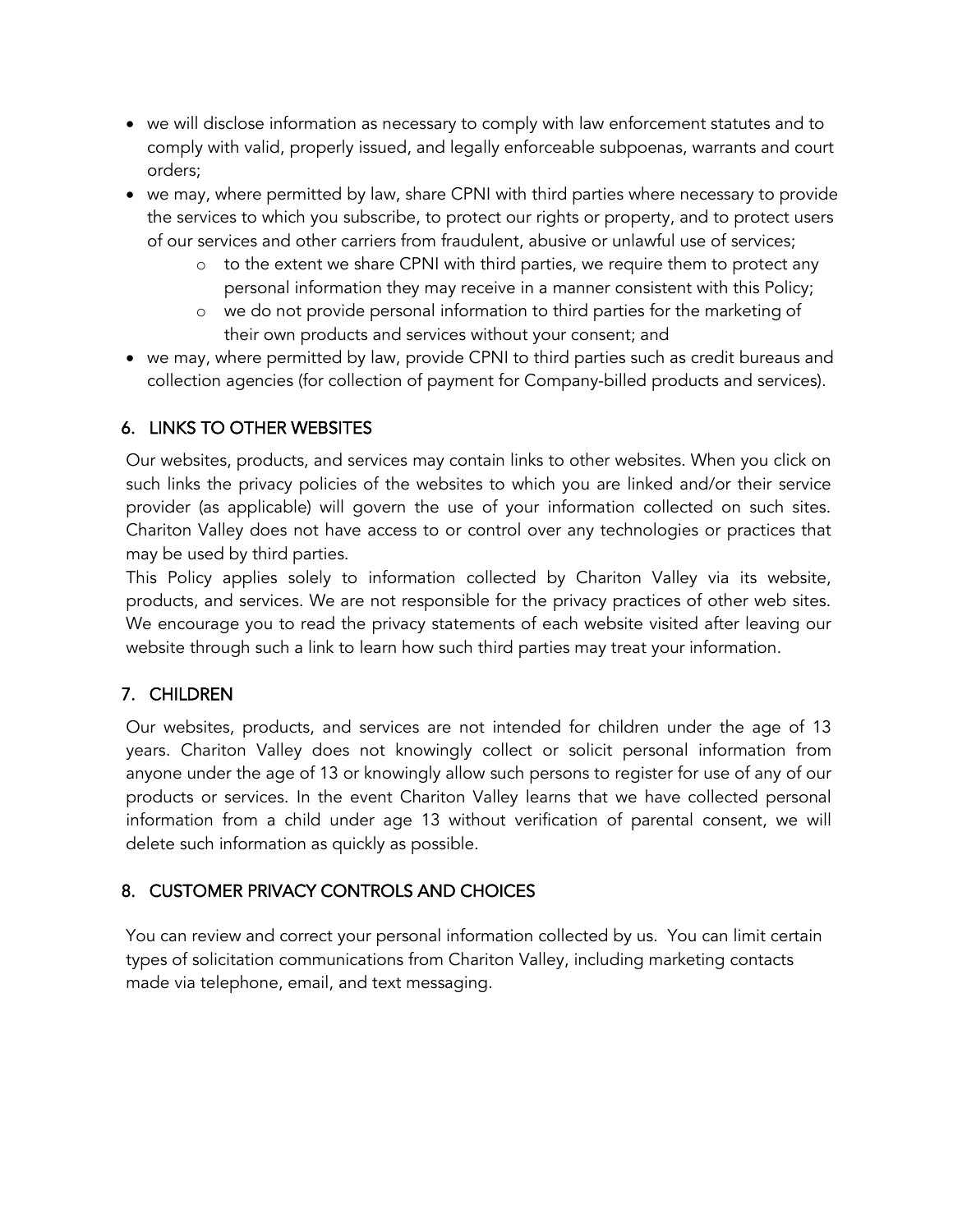Opt-Out Directory Listings, Direct Marketing, and Caller ID: Customers may determine which telephone listings they want included in our directories and directory assistance. They may choose to have a non-published number or a non-listed number or to exclude their address from our listing. Customers may also opt out of our direct mailings and other service marketing programs. Where Caller ID services are available, customers have the ability to block the display of their phone numbers and names. Caller ID blocking does not prevent the transmission of your phone number when you dial 911 or certain business numbers, including 800, 888, 877, and 900 numbers.

Do Not Call: Chariton Valley's residential customers may choose not to be called by us for marketing purposes, and Chariton Valley will respect that choice. Customers not wishing to receive sales calls from Chariton Valley may ask to be placed on our company-specific "Do Not Call" list. We will note the request immediately, but it may take up to 30 days for a customer's telephone number to be removed from any active lists or sales programs. Residential customers can ask to be put on our "Do Not Call" list by contacting Company's customer service department at 1-660-695-8088. Residential customers will remain on our "Do Not Call" list, unless they ask to be removed from the list by contacting our customer service department. If a customer is on our "Do Not Call" list and their telephone number ever changes, the customer must give us updated information in order for the "Do Not Call" status to remain in effect. Even though a customer's telephone number is on our "Do Not Call" list, we may still contact that customer with respect to surveys, billing, and other service-related matters. Further, customers should understand that being on our "Do Not Call" list will not prevent calls from other companies unaffiliated with Chariton Valley.

## 9. CHANGES TO THIS PRIVACY POLICY

We reserve the right to make changes to this privacy policy, so please check back periodically for changes. You will be able to see that changes have been made by checking to see if the effective date posted at the end of the policy has changed. We will let you know via email and/or a prominent notice on our Service, prior to the change becoming effective and update the "effective date" at the top of this Policy. You are advised to review this Policy periodically for any changes. Changes to this Policy are effective when they are posted on this page.

#### 10. SALE OR MERGER OF COMPANY

Information about our customers and users, including personal information, may be shared and transferred as part of any merger, acquisition, sale of company assets or transition of service to another provider. This also applies in the unlikely event of an insolvency, bankruptcy or receivership in which customer and user records would be transferred to another entity as a result of such a proceeding.

#### 11. CONTACT US